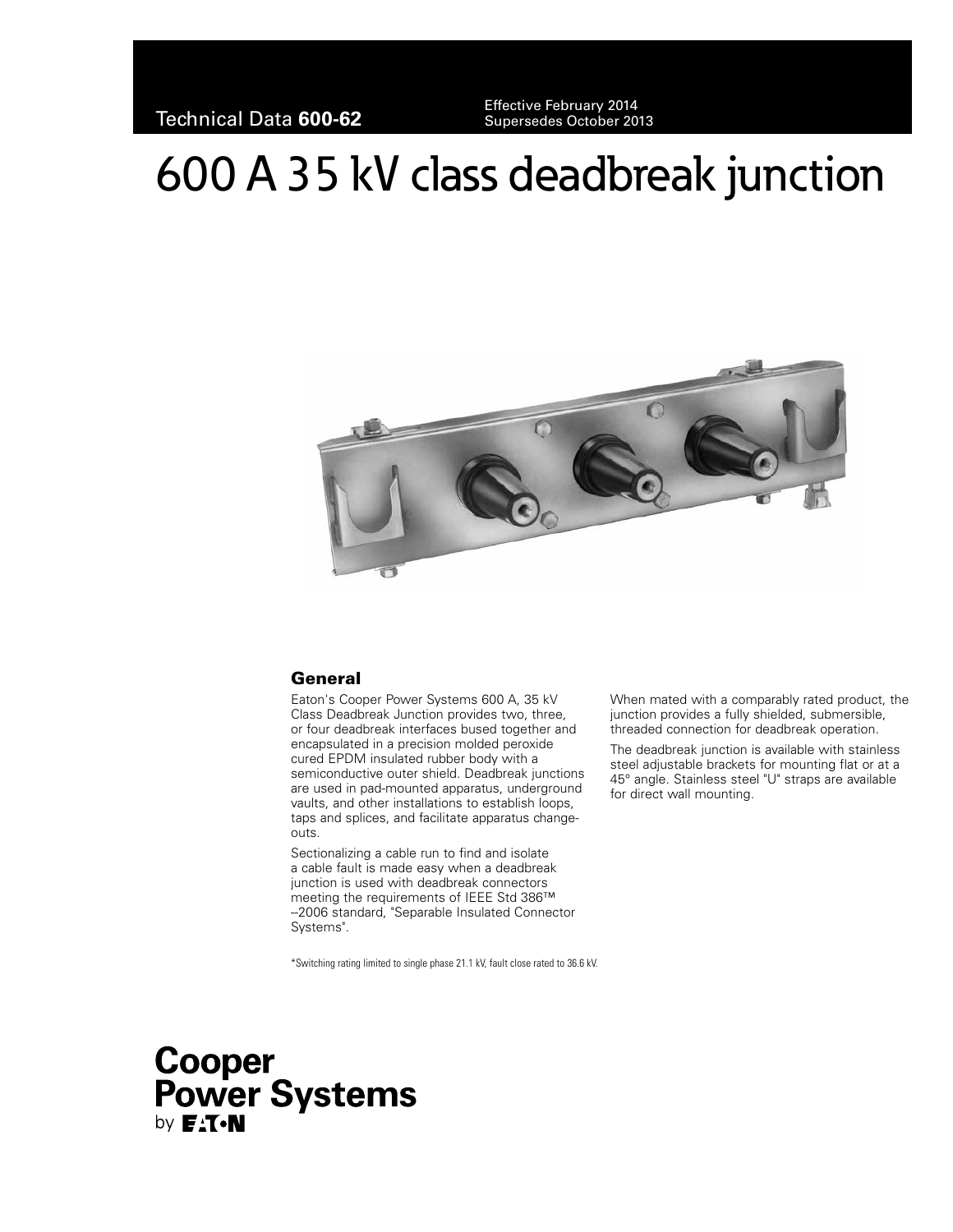

**Figure 1. Loadbreak Reducing Tap Plug with 200 A and 600 A interfaces. Field proven, all copper alloy current path ensures the coolest operating temperatures and best reliability.**

**Note:** Dimensions given are for reference only.

## 900 Amp rating

The deadbreak junction is rated for 900 A continuous when the copper junction and copper mating components are specified. See Table 4.

## 200 kV BIL rating

The 35 kV class deadbreak junction is available with an optional 200 kV BIL rating, which allows you to match the BIL rating of the system and the equipment to which it will be connected.

## Additional available options

For additional available options, refer to *Catalog Section 650-10, 200 A and 600 A, 15, 25, and 35 kV Junction Bars for Separable Connectors*. Options include:

- In-line junctions with up to six (6) positions
- Junctions with combinations of 200 A wells and 600 A bushings
- "L" splice configurations
- "Y" splice Configurations. Single-phase and three-phase.
- Stacked configuration

## Installation

Deadbreak junctions are bolted to the mounting surface. 600 A connectors are assembled onto junctions using tools as described in the appropriate installation instructions for those connectors. Refer to *Service Information S600-22-1, 600 A, 15, 25, and 35 kV Class Deadbreak Junction Installation Instructions* for junction dimensions and mounting details.

#### **Table 1. Voltage Ratings and Characteristics**

| <b>Description</b>                                                                    | kV       |
|---------------------------------------------------------------------------------------|----------|
| <b>Standard Voltage Class</b>                                                         | 35       |
| Maximum Rating Phase-to-Ground                                                        | 211      |
| AC 60 Hz 1 Minute Withstand<br>150 kV BIL Class Junction<br>200 kV BIL Class Junction | 50<br>70 |
| DC 15 Minute Withstand                                                                | 103      |
| <b>BIL and Full Wave Crest</b>                                                        | 150/200  |
| Minimum Corona Voltage Level                                                          | 26       |

Voltage ratings and characteristics are in accordance with IEEE Std 386™-2006 standard.

## Production tests

Tests are conducted in accordance with IEEE Std 386™-2006 standard:

- ac 60 Hz 1 Minute Withstand
- 50 kV/70 kV
- Minimum Corona Voltage Level
	- $-26$  kV

Tests are conducted in accordance with Eaton's Cooper Power Systems requirements:

- Physical Inspection
- Periodic Dissection
- Periodic X-ray Analysis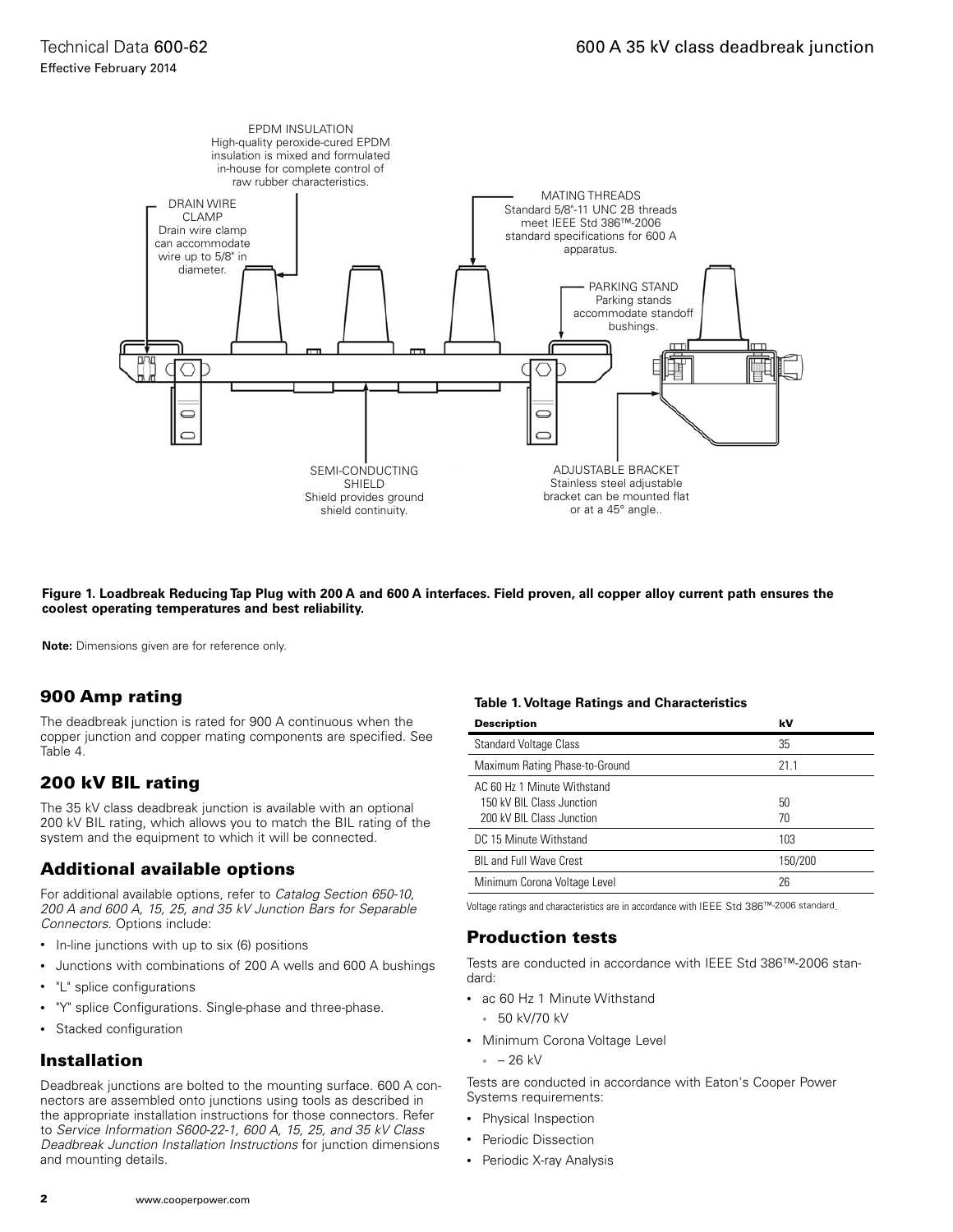#### **Table 2. Current Ratings and Characteristics**

| <b>Description</b> | <b>Amperes</b>                                                            |                      |
|--------------------|---------------------------------------------------------------------------|----------------------|
| Continuous         | 600 A rms (Aluminum)                                                      | 900 A rms (Copper)   |
| 4 Hour<br>Overload | 900 A rms (Aluminum)                                                      | 1,200 A rms (Copper) |
| Short Time         | 40,000 A rms symmetrical for 0.20 s<br>10,000 A rms symmetrical for 3.0 s |                      |

Current ratings and characteristics are in accordance with IEEE Std 386™-2006 standard.

## Ordering information

To order a 35 kV Class Deadbreak Junction, see Tables 3 and 4. Each kit contains:

- Deadbreak junction (with mounting bracket or straps, depending on product ordered)
- Shipping Caps (not for energized operation)
- Silicone Lubricant
- Installation Instruction Sheet

If aluminum 5/8"-11 threaded stud is required for assembly, specify STUD635-A. For copper threaded stud specify STUD635-C. For the T-OP™ II stud, specify STUD-T.

#### **Table 3. Aluminum Deadbreak Junction Selection Chart**

| Number of<br>Interfaces | <b>Junction Only</b> |           | <b>Junction with U-Strap</b> |          | <b>Junction with Bracket</b> |          |
|-------------------------|----------------------|-----------|------------------------------|----------|------------------------------|----------|
|                         | 150 kV               | 200 kV    | 150 kV                       | 200 kV   | 150 kV                       | 200 kV   |
|                         | DJ635A2              | D. I638A2 | DJ635A2U                     | DJ638A2U | DJ635A2B                     | DJ638A2B |
|                         | DJ635A3              | DJ638A3   | DJ635A3U                     | DJ638A3U | DJ635A3B                     | DJ638A3B |
| 4                       | D. 1635A4            | D. I638A4 | DJ635A4U                     | DJ638A4U | DJ635A4B                     | DJ638A4B |

#### **Table 4. Deadbreak Junction Selection Chart**

| Number of<br><b>Interfaces</b> | <b>Junction Only</b> |           | <b>Junction with U-Strap</b> |            | <b>Junction with Bracket</b> |          |
|--------------------------------|----------------------|-----------|------------------------------|------------|------------------------------|----------|
|                                | 150 kV               | 200 kV    | 150 kV                       | 200 kV     | 150 kV                       | 200 kV   |
|                                | D. 1635C2            | D. 1638C2 | D. 1635C2U                   | DJ638C2U   | D. I635C2B                   | DJ638C2B |
|                                | D. 1635C3            | D. 1638C3 | D. 1635C3U                   | D. I638C3U | D. 1635C3B                   | DJ638C3B |
|                                | D. I635C4            | D. 1638C4 | D. 1635C4U                   | D. I638C4U | D. I635C4B                   | DJ638C4B |

#### **Table 5. Replacement Parts**

| <b>Description</b>                       | <b>Catalog Number</b> |
|------------------------------------------|-----------------------|
| "U" Strap Kit with Hardware (1 strap)    | 2637570A02B           |
| Stainless Steel Bracket Assembly (2-way) | 2637195C01B           |
| Stainless Steel Bracket Assembly (3-way) | 2637195C02B           |
| Stainless Steel Bracket Assembly (4-way) | 2637195C03B           |